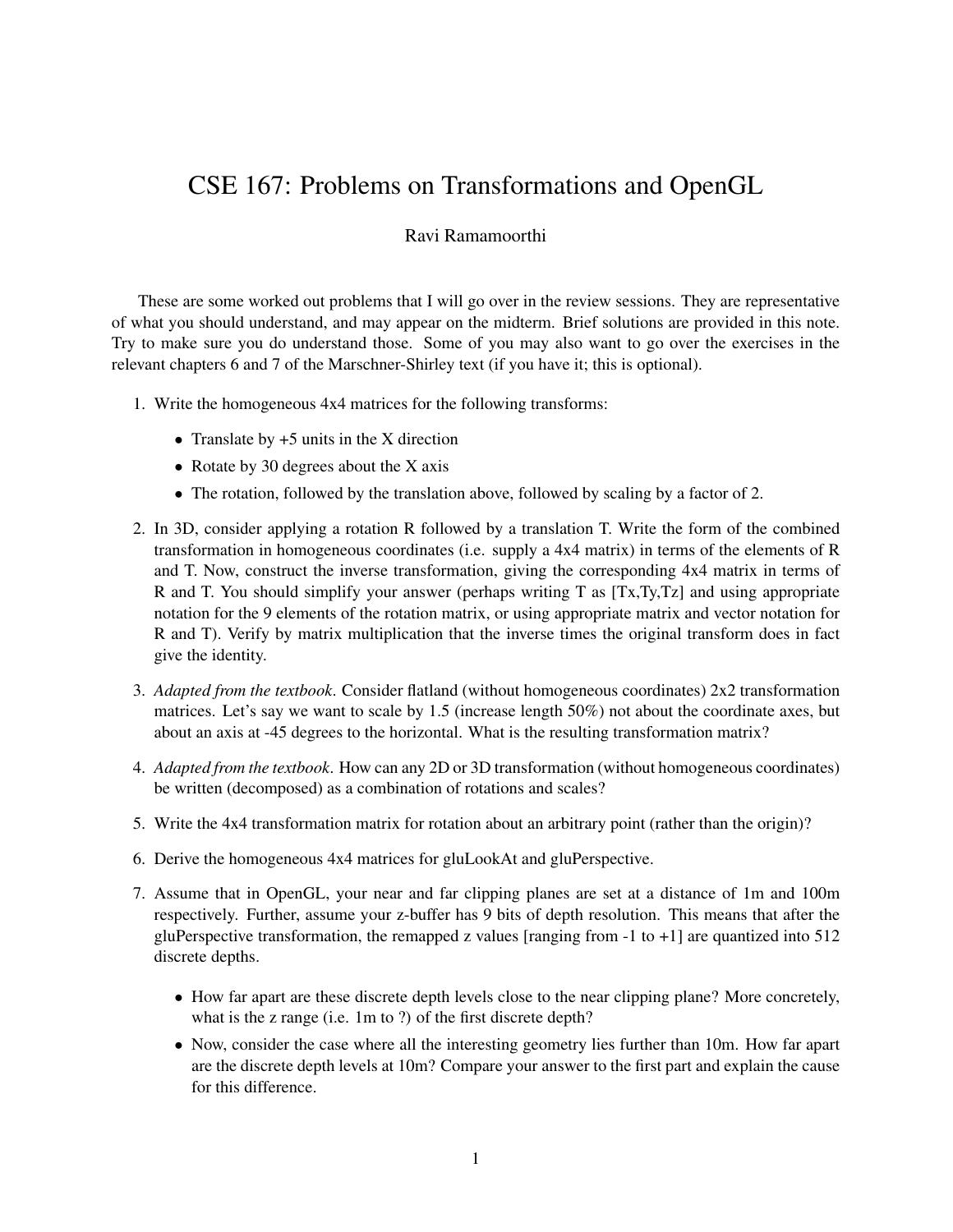- How many discrete depth levels describe the region between 10m and 100m? What is the number of bits required for this number of depth levels? How many bits of precision have been lost? What would you recommend doing to increase precision?
- 8. Consider the following operations in the standard OpenGL pipeline: *Scan conversion or Rasterization*, *Texture Mapping*, *Projection Matrix*, *Transformation of Points and Normals by the ModelView Matrix*, *Dehomogenization (perspective division)*, *clipping*. Briefly explan what each of these operations are, and in what order they are usually performed and why. Which of these operations are conventionally performed in the vertex shader, fragment shader, or the OpenGL fixed pipeline?

## Answers

1. Homogeneous Matrices A general representation for 4x4 matrices involving rotation and translation is

$$
\left(\begin{array}{cc} R_{3\times 3} & T_{3\times 1} \\ 0_{1\times 3} & 1_{1\times 1} \end{array}\right) \tag{1}
$$

where R is  $3 \times 3$  rotation matrix, and T is a  $3 \times 1$  translation matrix.

For a translation along the X axis by 3 units  $T = (5, 0, 0)<sup>t</sup>$ , while R is the identity. Hence, we have

$$
\left(\begin{array}{cccc} 1 & 0 & 0 & 5 \\ 0 & 1 & 0 & 0 \\ 0 & 0 & 1 & 0 \\ 0 & 0 & 0 & 1 \end{array}\right).
$$
 (2)

In the second case, where we are rotating about the X axis, the translation matrix is just 0. We need to remember the formula for rotation about an axis, which is (with angle  $\theta$ ),

$$
\begin{pmatrix} 1 & 0 & 0 & 0 \ 0 & \cos \theta & -\sin \theta & 0 \ 0 & \sin \theta & \cos \theta & 0 \ 0 & 0 & 0 & 1 \end{pmatrix} = \begin{pmatrix} 1 & 0 & 0 & 0 \ 0 & \sqrt{3}/2 & -1/2 & 0 \ 0 & 1/2 & \sqrt{3}/2 & 0 \ 0 & 0 & 0 & 1 \end{pmatrix}.
$$
 (3)

Finally, when we are combining these transformations,  $S^*T^*R$ , we apply the rotation first, followed by a translation. It is easy to verify by matrix multiplication, that this simply has the same form as equation 1 (but see the next problem for when we have R\*T). The scale just multiplies everything by a factor of 2, giving

$$
\left(\begin{array}{cccc} 2 & 0 & 0 & 10 \\ 0 & \sqrt{3} & -1 & 0 \\ 0 & 1 & \sqrt{3} & 0 \\ 0 & 0 & 0 & 1 \end{array}\right).
$$
 (4)

It is also possible to obtain this result by matrix multiplication of  $S^*T^*R$ 

$$
\begin{pmatrix} 2 & 0 & 0 & 0 \ 0 & 2 & 0 & 0 \ 0 & 0 & 2 & 0 \ 0 & 0 & 0 & 1 \end{pmatrix} \begin{pmatrix} 1 & 0 & 0 & 5 \ 0 & 1 & 0 & 0 \ 0 & 0 & 1 & 0 \ 0 & 0 & 0 & 1 \end{pmatrix} \begin{pmatrix} 1 & 0 & 0 & 0 \ 0 & \sqrt{3}/2 & -1/2 & 0 \ 0 & 1/2 & \sqrt{3}/2 & 0 \ 0 & 0 & 0 & 1 \end{pmatrix} = \begin{pmatrix} 2 & 0 & 0 & 10 \ 0 & \sqrt{3} & -1 & 0 \ 0 & 1 & \sqrt{3} & 0 \ 0 & 0 & 0 & 1 \end{pmatrix}.
$$
 (5)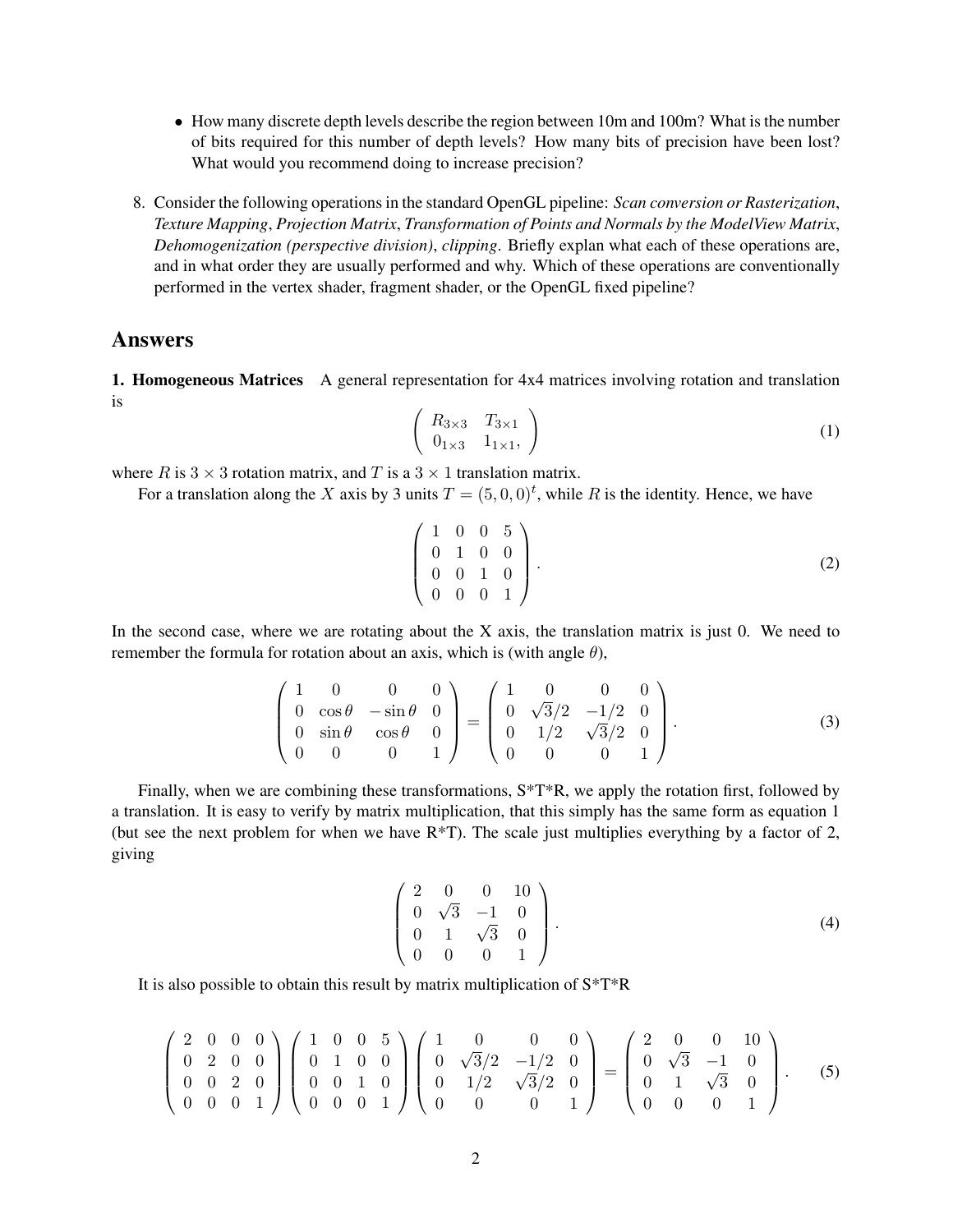**2. Rotations and translations** Having a rotation followed by a translation is simply  $T^*R$ , which has the same form as equation 1. The inverse transform is more interesting. Essentially  $(TR)^{-1} = R^{-1}T^{-1} =$  $R^t$  \* −T, which in homogeneous coordinates is

$$
\begin{pmatrix} R_{3\times 3}^t & 0_{3\times 1} \\ 0_{1\times 3} & 1 \end{pmatrix} \begin{pmatrix} I_{3\times 3} & -T_{3\times 1} \\ 0_{1\times 3} & 1 \end{pmatrix} = \begin{pmatrix} R_{3\times 3}^t & -R_{3\times 3}^t T_{3\times 1} \\ 0_{1\times 3} & 1 \end{pmatrix}.
$$
 (6)

Note that this is the same form as equation 1, using R' and T' with  $R' = R^t = R^{-1}$  and  $T' = -R^tT$ .

Finally, we may verify that the product of the inverse and the original does in fact give the identity.

$$
\begin{pmatrix}\nR_{3\times 3}^t & -R_{3\times 3}^t T_{3\times 1} \\
0_{1\times 3} & 1\n\end{pmatrix}\n\begin{pmatrix}\nR_{3\times 3} & T_{3\times 1} \\
0_{1\times 3} & 1\n\end{pmatrix} =\n\begin{pmatrix}\nR_{3\times 3}^t R_{3\times 3} & R_{3\times 3}^t T_{3\times 1} - R_{3\times 3}^t T_{3\times 1} \\
0_{1\times 3} & 1\n\end{pmatrix} =\n\begin{pmatrix}\nI_{3\times 3} & 0_{3\times 1} \\
0_{1\times 3} & 1\n\end{pmatrix}
$$
\n(7)

**3. Scaling about an axis** For all these cases of non-standard transforms, we first apply an operation, here a rotation to align the coordinate axes, then apply the scale, and then undo the rotation. In particular, we would first rotate by +45 degrees to align the axis with the horizontal, then scale by (1.5,1), and then rotate by -45 degrees to undo the initial rotation. The net transform  $M$  is

$$
M = R(-45)S(1.5, 1)R(+45) = RSR^t,
$$
\n(8)

where  $R$  and  $S$  are the rotation matrix for -45 degrees, and scale matrices respectively, and we use that  $R^{-1} = R^{t}$ . Plugging in numerical values, the net transformation is

$$
M = \begin{pmatrix} \frac{1}{\sqrt{2}} & \frac{1}{\sqrt{2}} \\ -\frac{1}{\sqrt{2}} & \frac{1}{\sqrt{2}} \end{pmatrix} \begin{pmatrix} 1.5 & 0 \\ 0 & 1 \end{pmatrix} \begin{pmatrix} \frac{1}{\sqrt{2}} & -\frac{1}{\sqrt{2}} \\ \frac{1}{\sqrt{2}} & \frac{1}{\sqrt{2}} \end{pmatrix} = \begin{pmatrix} \frac{5}{4} & -\frac{1}{4} \\ -\frac{1}{4} & \frac{5}{4} \end{pmatrix} = \begin{pmatrix} 1.25 & -0.25 \\ -0.25 & 1.25 \end{pmatrix}
$$
(9)

4. Decomposing Transformations As illustrated by the previous problem, any symmetric matrix can be written (via eigenvalue decomposition) as  $RSR<sup>t</sup>$  where R is an orthogonal (and hence rotation) matrix and S is diagonal (and hence a scale matrix). Let's call the columns of R (the eigenvectors) unit vectors  $v_1$  and  $\mathbf{v}_2$ , and the diagonal elements (eigenvalues) of S as  $\lambda_1$  and  $\lambda_2$ .

Then, any symmetric 2x2 or 3x3 transformation matrix can be considered as non-uniform scaling by the eigenvalues  $(\lambda_1, \lambda_2)$  about the new axes  $(\mathbf{v}_1, \mathbf{v}_2)$ . In other words, we first rotate  $(\mathbf{v}_1, \mathbf{v}_2)$  to  $(x, y)$  using  $R<sup>t</sup>$ . Then, we apply the standard scaling along coordinate axes given by S, and finally we undo the rotation using R, just as in the previous exercise, i.e., rotate  $(x, y)$  to  $(\mathbf{v}_1, \mathbf{v}_2)$ .

For general, non-symmetric transformation matrices, we can use a singular-value decomposition  $USV<sup>t</sup>$ . The diagonal entries of S are now called the singular values and denoted by  $(\sigma_1, \sigma_2)$ , and the columns of  $U$  and  $V$  are now respectively the left and right singular vectors. We still have the same sequence of steps. First, rotate  $v_1$  and  $v_2$  to the x and y axes using  $V^t$ , then scale in x and y by  $(\sigma_1, \sigma_2)$  using S, and finally rotate the x and y axes to  $(\mathbf{u}_1, \mathbf{u}_2)$  (the transform by U). While we have illustrated this in 2D, the same results hold in 3D (or higher dimensions for that matter).

5. Rotation about arbitrary point The same basic idea applies as for problem 3. We move the point to the origin (a translation), do a standard rotation, and undo the translation. Let us call the center of rotation c and consider a point p. We really want to compute

$$
\mathbf{p}' = \mathbf{c} + R(\mathbf{p} - \mathbf{c}) = R\mathbf{p} + (\mathbf{c} - R\mathbf{c}),\tag{10}
$$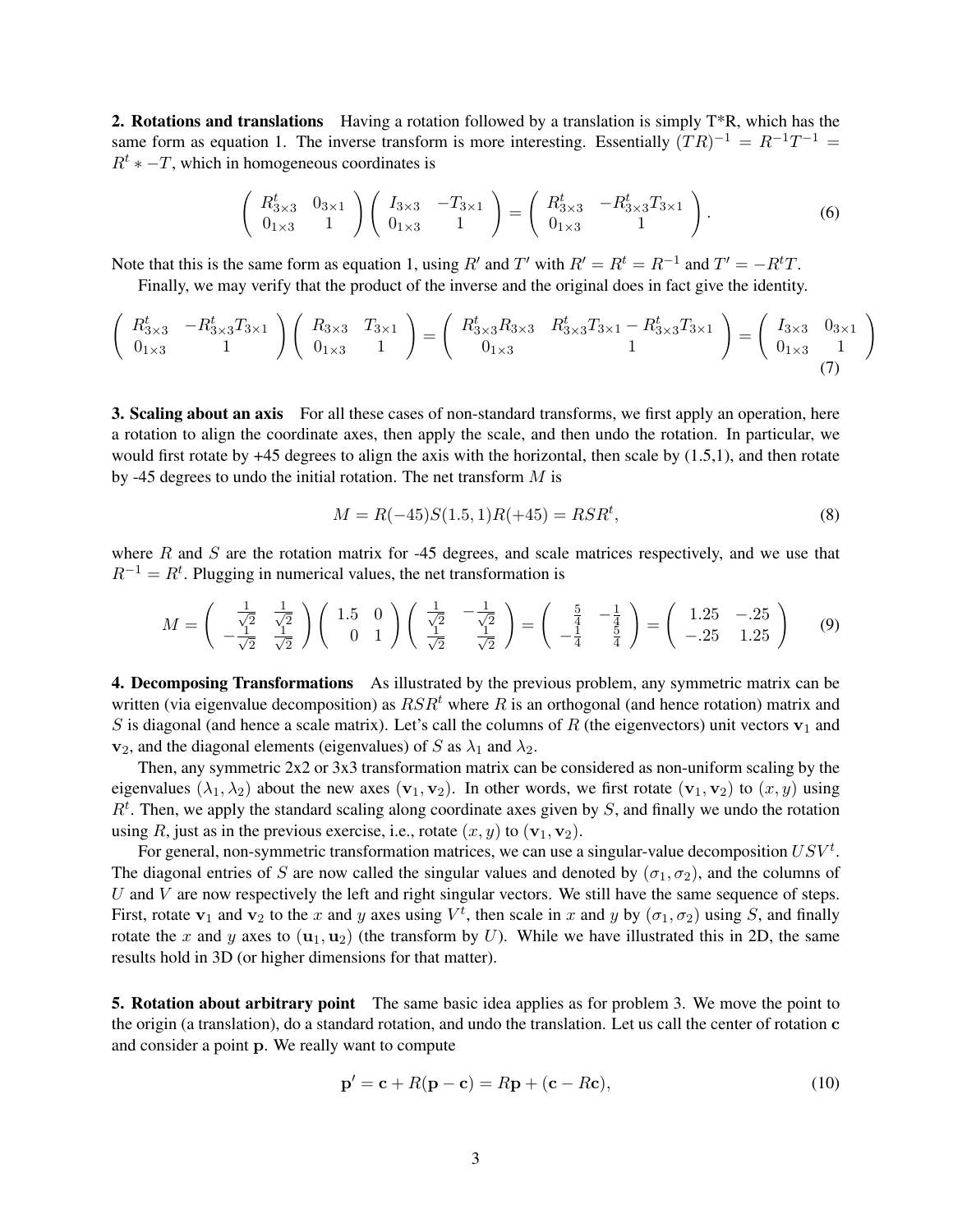with the net transformation matrix written as

$$
M = T(\mathbf{c})RT(-\mathbf{c}).\tag{11}
$$

Multiplying this out for rotation and translation matrices (see problems 1 and 2),

$$
M = \begin{pmatrix} I_{3\times 3} & \mathbf{c}_{3\times 1} \\ 0_{1\times 3} & 1 \end{pmatrix} \begin{pmatrix} R_{3\times 3} & 0_{3\times 1} \\ 0_{1\times 3} & 1 \end{pmatrix} \begin{pmatrix} I_{3\times 3} & -\mathbf{c}_{3\times 1} \\ 0_{1\times 3} & 1 \end{pmatrix} = \begin{pmatrix} R_{3\times 3} & \mathbf{c}_{3\times 1} - R\mathbf{c}_{3\times 1} \\ 0_{1\times 3} & 1 \end{pmatrix}, \quad (12)
$$

which agrees with equation 10.

6. gluLookAt and gluPerspective I wrote this answer earlier to conform in notation to the Unix Man Pages. Some of you might find it easier to just understand this from the lecture slides in the transformation lectures than this derivation and may want to skip over this section if you already understand the concepts.

gluLookat defines the viewing transformation and is given by *gluLookAt(eyex, eyey, eyez, centerx, centery, centerz, upx, upy, upz)*, corresponds to a camera at *eye* looking at *center* with up direction *up*. First, we define the normalized viewing direction. The symbols used here are chosen to correspond to the definitions in the man page.

$$
F = \begin{pmatrix} C_x - E_x \\ C_y - E_y \\ C_z - E_z \end{pmatrix} \qquad \mathbf{f} = F / \parallel F \parallel.
$$
 (13)

This direction f will correspond to the  $-Z$  direction, since the eye is mapped to the origin, and the lookat point or center to the negative z axis. What remains now is to define the  $X$  and  $Y$  directions. The Y direction corresponds to the up vector. First, we define  $UP' = UP/ \parallel UP \parallel$  to normalize. However, this may not be perpendicular to the Z axis, so we use vector cross products to define  $X = -Z \times Y$  and  $Y = X \times -Z$ . In our notation, this defines auxiliary vectors,

$$
\mathbf{s} = \frac{\mathbf{f} \times UP'}{\|\mathbf{f} \times UP'\|} \qquad \mathbf{u} = \frac{\mathbf{s} \times \mathbf{f}}{\|\mathbf{s} \times \mathbf{f}\|}. \tag{14}
$$

Note that this requires the UP vector not to be parallel to the view direction. We now have a set of directions s,  $u$ ,  $-f$  corresponding to  $X, Y, Z$  axes. We can therefore define a rotation matrix,

$$
M = \begin{pmatrix} \mathbf{s}_x & \mathbf{s}_y & \mathbf{s}_z & 0 \\ \mathbf{u}_x & \mathbf{u}_y & \mathbf{u}_z & 0 \\ -\mathbf{f}_x & -\mathbf{f}_y & -\mathbf{f}_z & 0 \\ 0 & 0 & 0 & 1 \end{pmatrix},
$$
(15)

that rotates a point to the new coordinate frame.

However, gluLookAt requires applying this rotation matrix about the eye position, *not* the origin. It is equivalent to *glMultMatrixf(M)*; *glTranslateD(-eyex, -eyey, -eyez)*; This corresponds to a translation T followed by a rotation  $R$ . We know (using equation 6 as a guideline for instance), that this is the same as the rotation R followed by a modified translation  $R_{3\times 3}T_{3\times 1}$ . Written out in full, the matrix will then be

$$
G = \begin{pmatrix} \mathbf{s}_x & \mathbf{s}_y & \mathbf{s}_z & -\mathbf{s}_x \mathbf{e}_x - \mathbf{s}_y \mathbf{e}_y - \mathbf{s}_z \mathbf{e}_z \\ \mathbf{u}_x & \mathbf{u}_y & \mathbf{u}_z & -\mathbf{u}_x \mathbf{e}_x - \mathbf{u}_y \mathbf{e}_y - \mathbf{u}_z \mathbf{e}_z \\ -\mathbf{f}_x & -\mathbf{f}_y & -\mathbf{f}_z & \mathbf{f}_x \mathbf{e}_x + \mathbf{f}_y \mathbf{e}_y + \mathbf{f}_z \mathbf{e}_z \\ 0 & 0 & 0 & 1 \end{pmatrix} . \tag{16}
$$

gluPerspective defines a perspective transformation used to map 3D objects to the 2D screen and is defined by *gluPerspective(fovy, aspect, zNear, zFar)* where *fovy* specifies the field of view angle, in degrees,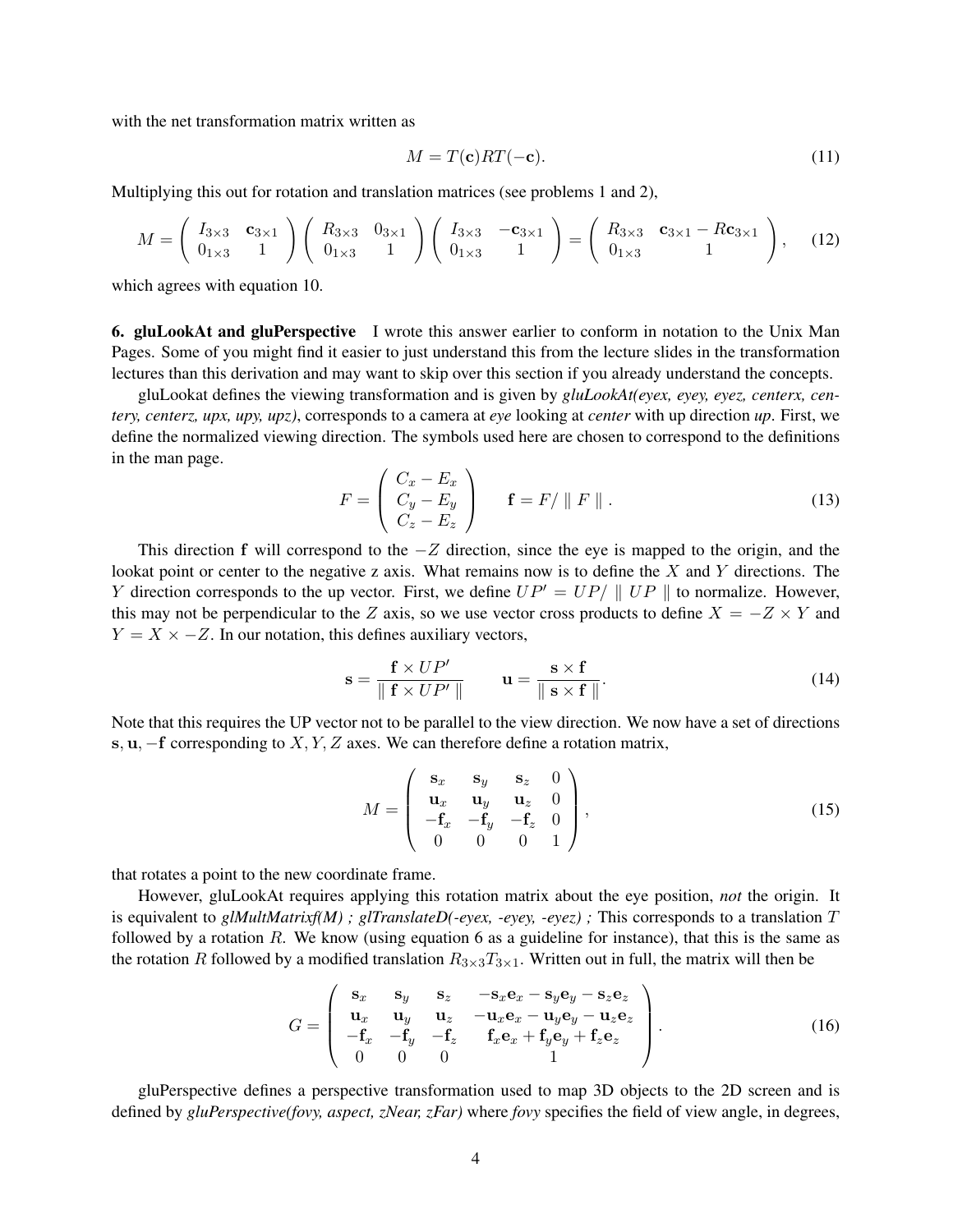in the y direction, and *aspect* specifies the aspect ratio that determines the field of view in the x direction. The aspect ratio is the ratio of x (width) to y (height). *zNear* and *zFar* represent the distance from the viewer to the near and far clipping planes, and must always be positive.

First, we define  $f = \cot(fovy/2)$  as corresponding to the focal length or focal distance. A 1 unit height in Y at  $Z = f$  should correspond to  $y = 1$ . This means we must multiply Y by f and corresponding X by  $f/aspect$ . The matrix has the form

$$
M = \begin{pmatrix} \frac{f}{aspect} & 0 & 0 & 0 \\ 0 & f & 0 & 0 \\ 0 & 0 & A & B \\ 0 & 0 & -1 & 0 \end{pmatrix}.
$$
 (17)

We will explain the form of the above matrix. The form of terms  $f/aspect$  and f has already been explained. The term  $-1$  in the last line is needed to divide by the distance Z as required in perspective, and the negative sign is because OpenGL conventions require us to look down the −Z axis.

It remains to find A and B. Those are chosen so the near and far clipping planes are taken to  $-1$  and  $+1$ respectively. Indeed, the entire viewing volume or frustum is mapped to a cube between −1 and +1 along all axes. Using the matrix, we can easily formulate that the remapped depth is given by

$$
z' = \frac{Az + B}{-z} = -A - \frac{B}{z},
$$
\n(18)

where one must remember that points in front of the viewer have negative  $z$  as per OpenGL conventions. Now, the required conditions  $z = -zNear \Rightarrow z' = -1$  and  $z = -zFar \Rightarrow z' = 1$  have,

$$
-A + \frac{B}{zNear} = -1 \qquad -A + \frac{B}{zFar} = +1 \tag{19}
$$

Solving this system gives

$$
A = \frac{zFar + zNear}{zNear - zFar} \qquad B = \frac{2 \cdot zFar \cdot zNear}{zNear - zFar}, \tag{20}
$$

and the final matrix

$$
G = \begin{pmatrix} \frac{f}{aspect} & 0 & 0 & 0\\ 0 & f & 0 & 0\\ 0 & 0 & \frac{zFar + zNear}{zNear - zFar} & \frac{2 \cdot zFar \cdot zNear}{zNear - zFar} \\ 0 & 0 & -1 & 0 \end{pmatrix}.
$$
 (21)

7. Z-buffer in OpenGL The purpose of this question is to show how depth resolution degrades as one moves further away from the near clipping plane, since the remapped depth is nonlinear (and reciprocal) in the original depth values.

Equation 18 gives us the formula for remapping z. We just need to find A and B, which we can do by solving, or plugging directly into equation 20 using  $zNear = 1$  and  $zFar = 100$ . We obtain  $A = -101/99 \approx -1.02$  and  $B = -200/99 \approx -2.02$ . The remapped value is then given by

$$
z' = 1.02 - \frac{2.02}{|z|}.
$$
\n(22)

Note that for mathematical simplicity, you might imagine the far plane at infinity, so we don't need the .02.